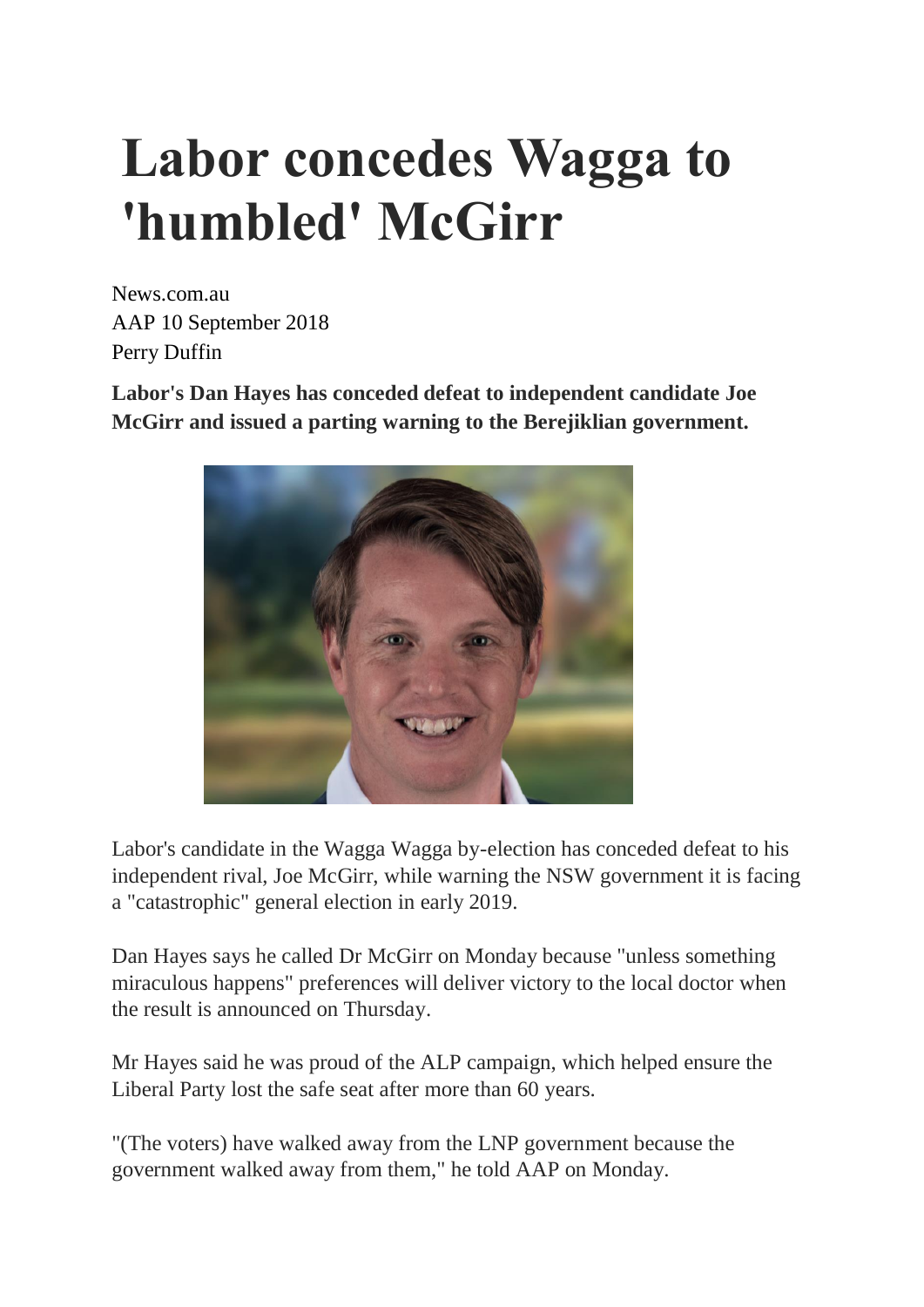"They turned up with chequebooks and people saw right through it."

The swing against the government of almost 30 per cent was a "catastrophic" blow, Mr Hayes said, which would likely be repeated across regional seats in March's general election.



Dr McGirr won 25 per cent of the formal primary vote as did Liberal candidate Julie Ham who, even when preferences are counted, has no chance of winning the seat.

Mr Hayes received 24 per cent of first preference ballots. The official result, based on the crucial preference flows, will be announced on Thursday morning by the NSW Electoral Commission.

Dr McGirr told AAP his rival must "know something I don't" to concede defeat so early but he thanked Mr Hayes for running a professional campaign and committed to work with the Labor councillor.

"My focus was less about taking a seat from the Liberals and more about not letting us be taken for granted," the independent told AAP.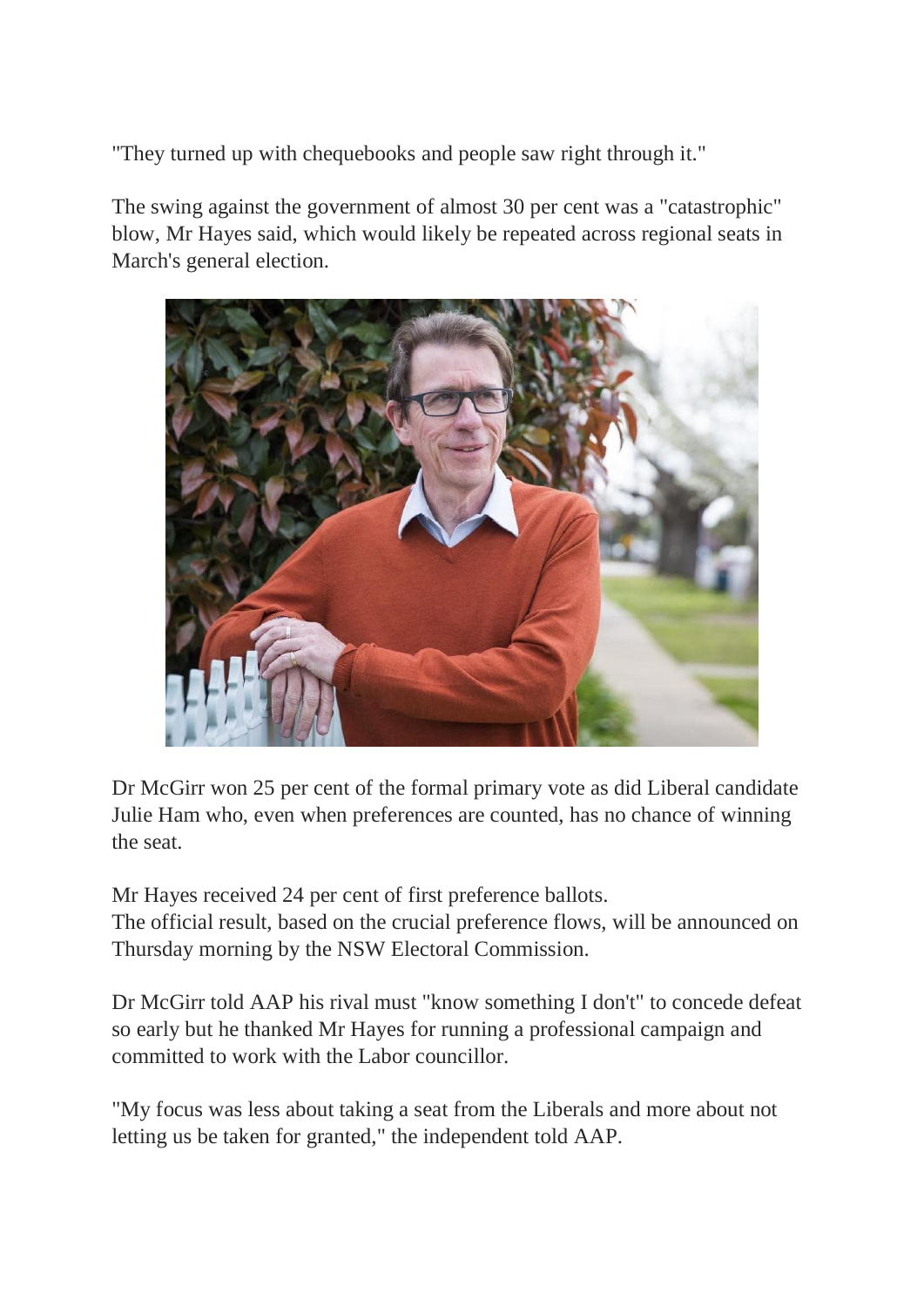"I am humbled and thrilled with the support I've been given. I am going to get down to work as quickly as possible for all in the electorate."



Premier Gladys Berejiklian accepted responsibility for the loss but said the messy removal of Malcolm Turnbull as prime minister, combined with the local corruption scandal that sparked the early poll, provided a "perfect storm".

Federal cabinet minister Mathias Cormann says there's "no question" the Canberra bloodletting hurt the state party but argued it wasn't the main reason for the poor showing.

"A local member (ex-Liberal MP Daryl Maguire) being forced to resign over corruption allegations which were admitted - of course voters will be very upset about that," Senator Cormann told ABC radio.

His colleague, Christopher Pyne, argued the federal Liberal Party needs to end the "parlour games" and listen to voters.

NSW Nationals leader John Barilaro wants his colleagues to "start connecting to real people".

"We're standing with our \$600-\$700 suits on and our shirts pressed and our ties in a perfect knot and we are standing there saying we understand," he told News Corp Australia.

"It's time to throw that to the side and start being real people who understand real issues."